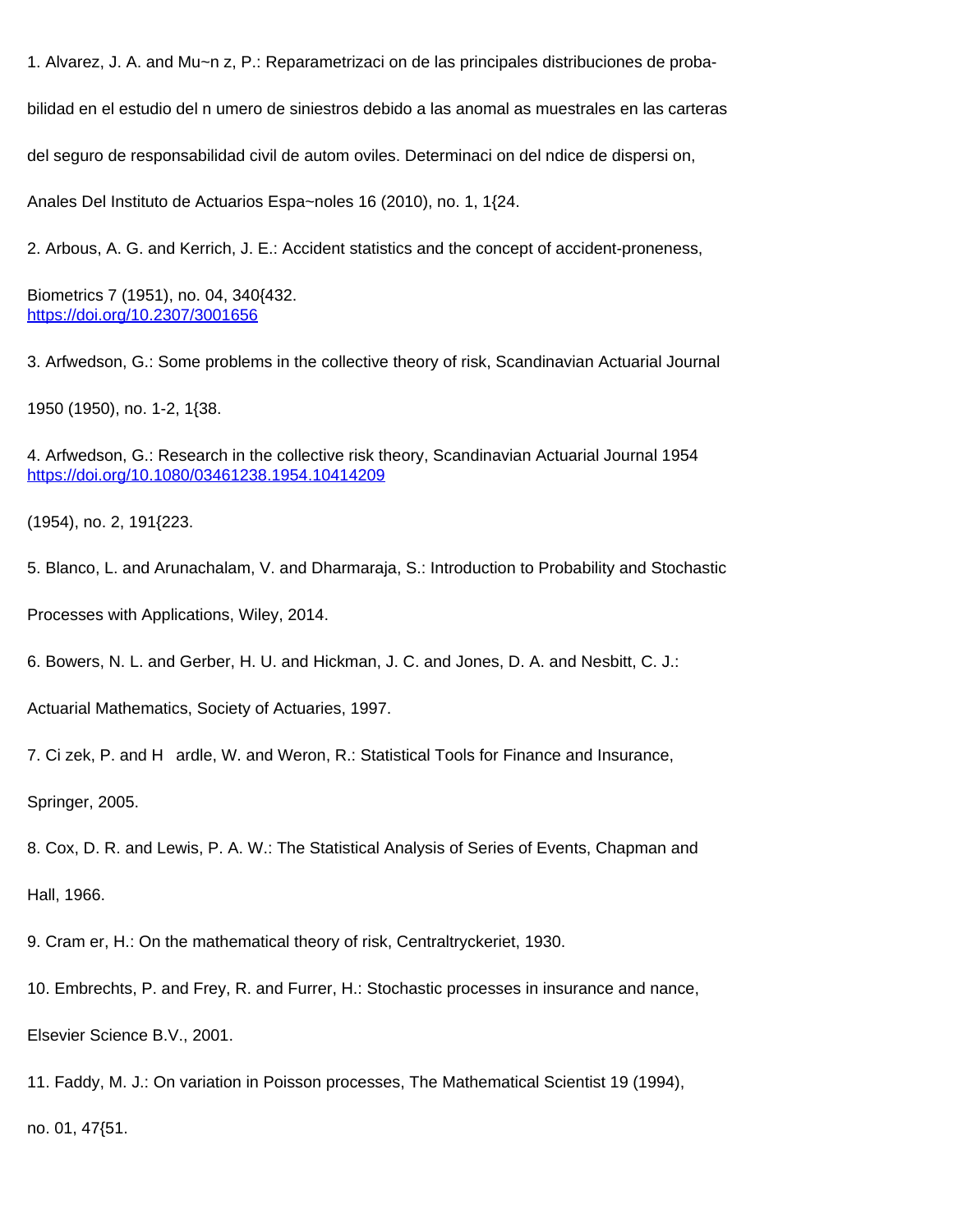12. Feller, W.: An introduction to probability theory and its applications, Wiley, 1971.

13. Fisz, M.: Probability Theory and Mathematical Statistics, Krieger Publishing Company,

1980.

14. Grandell, J.: Mixed Poisson Processes, Taylor & Francis, 1997. <https://doi.org/10.1007/978-1-4899-3117-7>

15. Grandell, J. and Segerdahl, C. O.: A comparison of some approximations of ruin probabilities,

Scandinavian Actuarial Journal 1971 (1971), no. 3-4, 143{158. <https://doi.org/10.1080/03461238.1971.10404672>

16. Heyman, D.P. and Sobel, M. J.: Stochastic Models in Operations Research: Stochastic

Processes and Operating Characteristics, Dover Publications, 1982.

17. Iseger, P. W. and Dekker, R. and Smith, M. A. J.: Computing compound distributions

faster!, Insurance: Mathematics and Economics 20 (1997), no. 02, 23{34. [https://doi.org/10.1016/S0167-6687\(97\)00002-4](https://doi.org/10.1016/S0167-6687(97)00002-4)

18. Jim enez M., J. A.: Una relaci >½n entre la distribuci >½n de Hofmann y distribuci >½n de

Panjer, Revista Integraci >½n (2013), no. 31, 59{67.

19. Jim enez M., J. A. and Arunachalam, V.: Evaluating operational risk by an inhomogeneous

counting process based on Panjer recursion, Journal of Operational Risk 11 (2016), no. 03,

1{21.

20. Jim enez M., J. A. and Moreno, L. G.: Introducci on a la teor a estad stica del riesgo. Notas

de clase, Facultad de Ciencias. Universidad Nacional de Colombia, 2017.

21. Karlis, D. and Xekalaki, E.: Mixed Poisson Distributions, International Statistical Review

73 (2005), no. 1, 35{58.

22. Katz, L.: Uni ed treatment of a broad class of discrete probability distributions, Statistical Publishing Society, 1965.

23. Klugman, S. A. and Panjer, H. H. and Willmot, G. E.: Loss Models: Further Topics, Wiley, 2013.